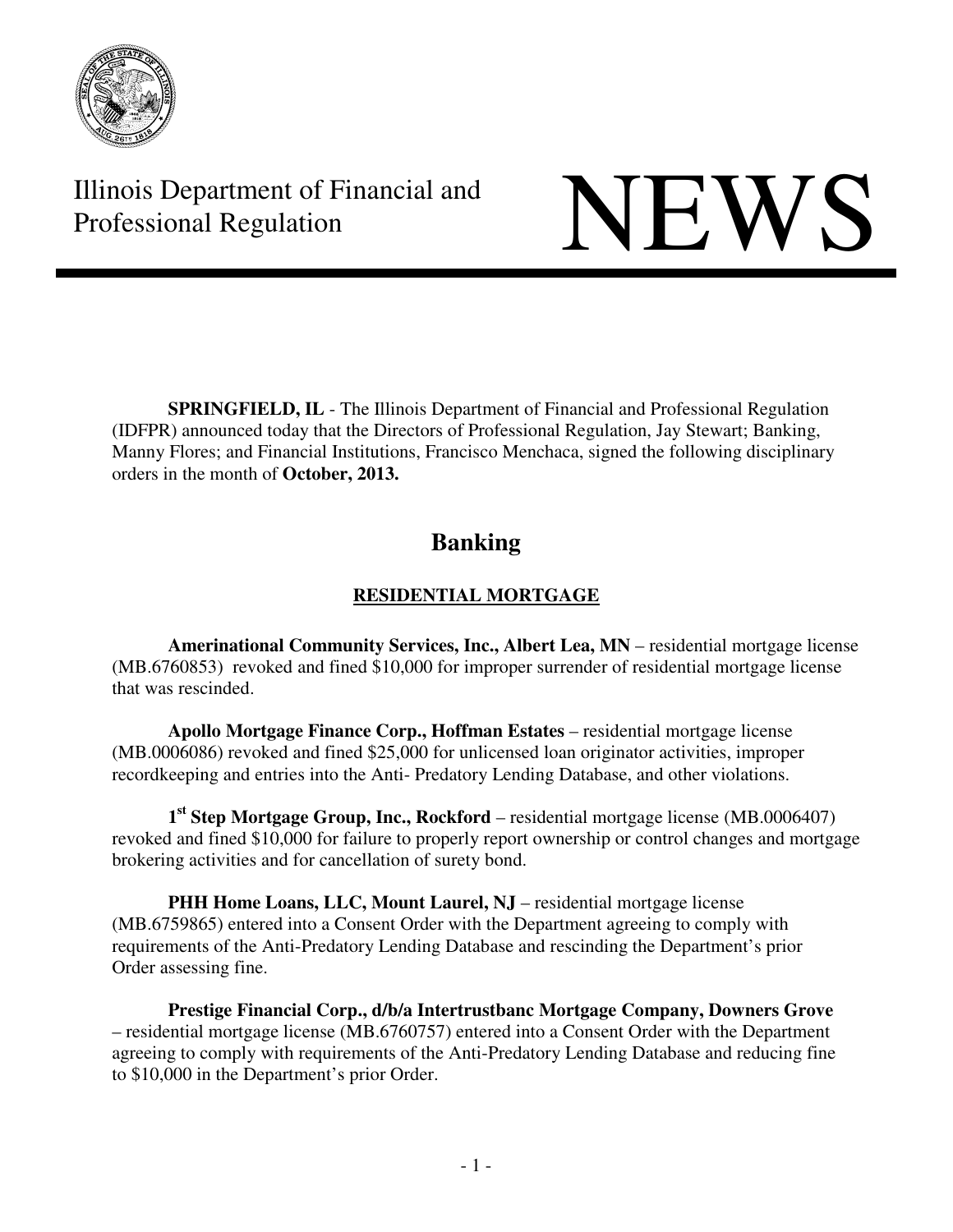**Residential Plus Mortgage Corporation, Des Plaines** – residential mortgage license (MB.0006264) revoked and fined \$25,000 for failure to comply with license renewal conditions, failure to document required net worth, failure to properly submit to supervision and examination, and failure to pay an outstanding examination fee.

 **Richland Mortgage Company, Chicago** – residential mortgage license (MB.0002038) revoked and fined \$10,000 for failure to comply with supervision and improper surrender of residential mortgage license.

**South Suburban Home Loans, LLC, Flossmoor** – residential mortgage license (MB.6760197) revoked and fined \$10,000 for failure to comply with license renewal conditions, cancellation of surety bond, and other violations. (This Order is currently Under Appeal)

 **The First Mortgage Corporation, Flossmoor** – residential mortgage license (MB.0000302) revoked and fined \$10,000 for failure to respond to consumer complaints and for failure to properly report ownership or control changes to the Department.

## **LOAN ORIGINATOR**

 **Yusef Alan, Orland Park** – loan originator license (031.0007550) fined \$33,000 for performing loan originator activities without a proper mortgage loan originator license.

 **Michael Kolacki, Chicago** – loan originator license (031.0003549) fined \$1,000 for performing loan originator activities without a proper mortgage loan originator license.

 **Daniel Blumberg**, **Bloomingdale** – ordered to cease and desist and fined \$39,000 for performing loan originator activities without a mortgage loan originator license.

**Khorram Chaudhry, Chicago** – ordered to cease and desist and fined \$1,000 for performing loan originator activities without a mortgage loan originator license.

 **Chris Wilson**, **Lombard** – ordered to cease and desist and fined \$57,000 for performing loan originator activities without a mortgage loan originator license.

# **Financial Institutions**

## **CURRENCY EXCHANGE**

 **Illinois Center Currency Exchange, Inc., 100 W. Randolph Street, Chicago**  currency exchange license (3009) fined \$2,000 for failure to maintain the statutorily required minimum net worth.

 **Lawrence Elston No. 7 Currency Exchange, Inc., 4459 W. Lawrence Avenue, Chicago -** currency exchange license (3522) fined \$2,000 for failure to maintain the statutorily required minimum net worth.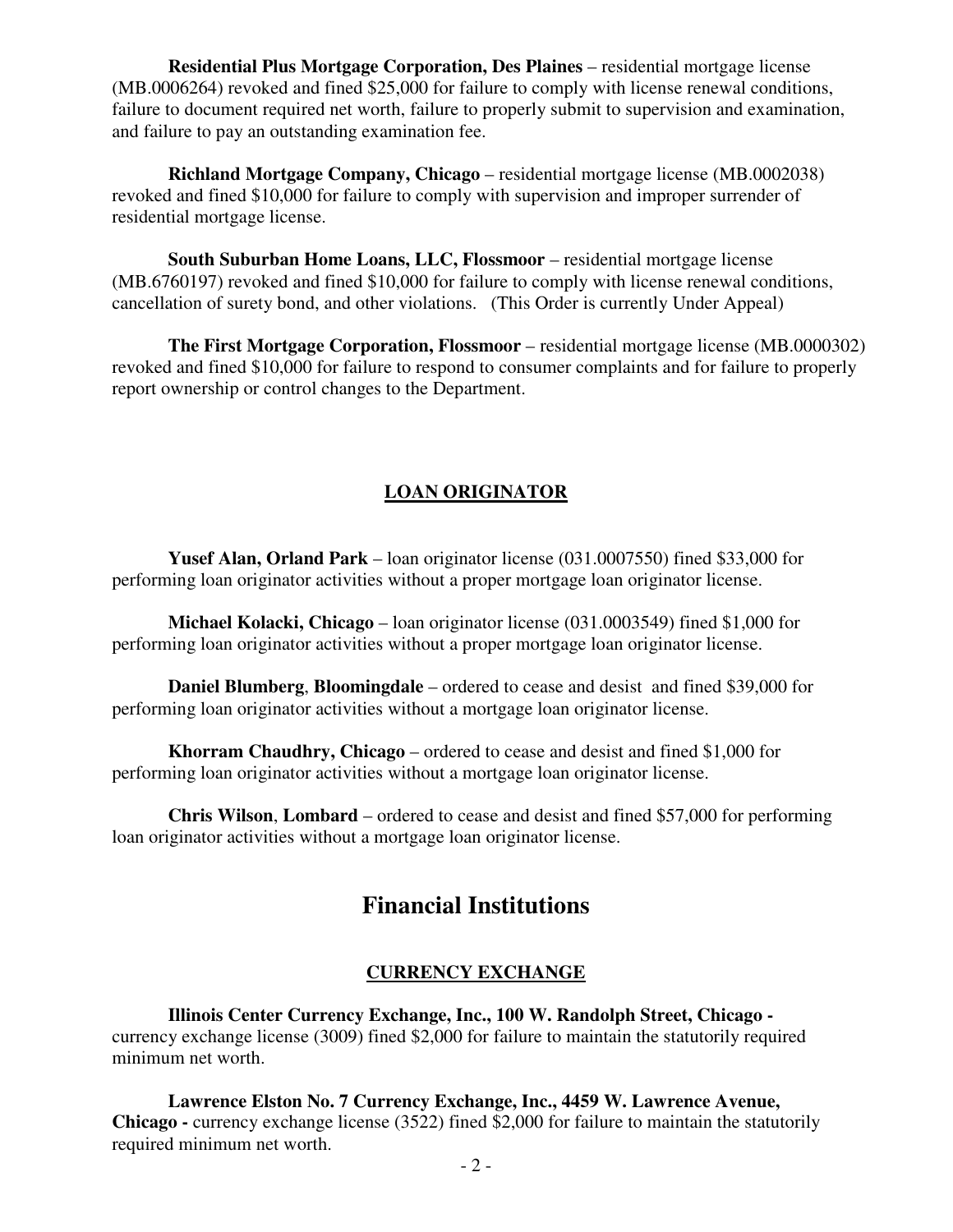**New Bryn Mawr 'L' Currency Exchange, Inc., 5605 N. Broadway, Chicago**  currency exchange license (3946) fined \$1,000 for failure to maintain the statutorily required minimum net worth.

 **New Dempster Landings Currency Exchange, Inc., 2606 E. Dempster, Park Ridge**  currency exchange license (4035) fined \$1,000 for charging more than regulated rate for the issuance of money orders.

 **PLS Check Cashers-Cal & Touhy, Inc., 7201 N. California Avenue, Chicago**  currency exchange license (3652) fined \$1,000 for cashing a post dated check.

 **Willowbrook Currency Exchange, Inc., 7217 Kingery Highway, Darien -** currency exchange license (3935) fined \$8,000 for failure to maintain the statutorily required minimum net worth.

#### **CONSUMER CREDIT**

*If a licensee has exercised its right to a hearing pursuant to statute, an order on this list may not be final.*

 **American Web Loan, 522 N. 14th Street, Ponca City, OK** – ordered to cease and desist unlicensed lending with Illinois consumers.

# **Professional Regulation**

#### **APPRAISER**

**Kirk Hamilton, Springfield** – certified residential real estate appraiser license (556- 003138) revoked and fined \$5,000 for communicating various appraisal reports while his license was suspended and revoked.

**James King, Spring Valley** – certified residential real estate appraiser license (556- 004150) must take and successfully complete a Procedures course as a result of a misleading appraisal.

**Kevin Lewis, Matteson** – certified residential real estate appraiser license (556-004141) revoked and fined \$5,000 for failing to develop the income approach, failing to communicate a reconciliation, inaccurately identifying the building characteristics, failing to include accurate depiction of the unit, incorrectly using a comparable sale, including a misleading sketch in an amended appraisal report and failing to give notice of amended report after it had been filed.

**Kyle McLean, Barrington Hills** – certified residential real estate appraiser license (556- 004333) revoked for forging signatures on appraisal reports and for failing to comply with Department requests for information.

**Michael Saad, Erie** – certified residential real estate appraiser license (556-001580) revoked due to his federal criminal conviction for mortgage fraud under docket 3:12-CR-41.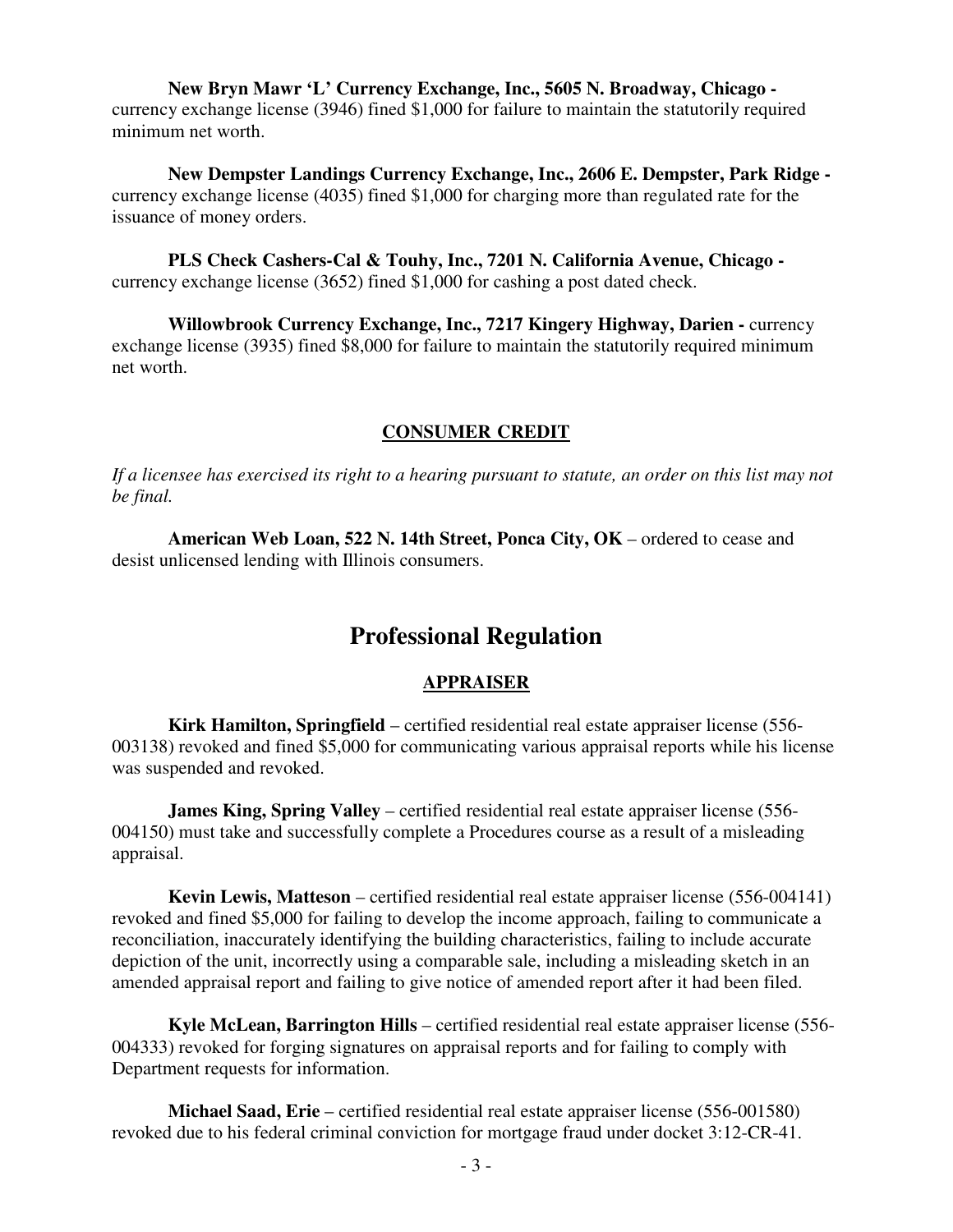#### **ARCHITECTS, LAND SURVEYORS, PROFESSIONAL ENGINEERS AND STRUCTURAL ENGINEERS**

**Carl Lagoni, Newport Beach, CA** – architect license (001-13961) reprimanded after being disciplined by the state of North Carolina.

**Richard Pavletic, Lake Villa** – land surveyor license (035-003261) fined \$500 for committing errors/omissions on a land survey he performed.

**Ali Abolhassani, Anaheim, CA** – professional engineer license (062-058916) reprimanded after being disciplined by the state of Florida.

**Caulfield Engineering LLC, Naperville** – professional engineering design firm license (184-0065703-0002) fined \$2,500 for operating a professional design firm without the proper professional design firm registration.

## **AUCTIONEER**

**Richard Reese, San Francisco, CA** – auctioneer license (441-000911) placed in refuse to renew status for failure to complete all required continuing education hours for the renewal period ending December 31, 2010.

**George Wittman, Jerseyville** – (unlicensed) ordered to cease and desist the unlicensed practice of auctioneering.

## **BARBER, COSMETOLOGY, ESTHETICS AND NAIL TECHNOLOGY**

**Shon Allen, Decatur** – barber license (006-061758) reprimanded and fined \$750 for operation an unlicensed barbershop, and for aiding and assisting the unlicensed practice of barbering.

**Donald Johnson, Chicago** – barber license (006-060305) suspended for being more than 30 days delinquent in the payment of child support.

**Victor Taylor, Peoria** – barber license (006-064516) issued and placed on non-reporting probation for two years due to prior criminal convictions.

**Jacquelynn Antolak, Justice** – cosmetology license (011-254299) reprimanded and must complete deficient continuing education hours within 90 days and fined \$140.00 for failure to complete same.

**Cynthia Bowman, East Alton** – cosmetology license (011-174157) restored to probation after defaulted on an Illinois educational loan and has now entered into a repayment agreement.

**Joan Brems, Geneva** – cosmetology license (011-209856) reprimanded, must complete deficient continuing education within 90 days and fined \$140 for failure to complete required continuing education.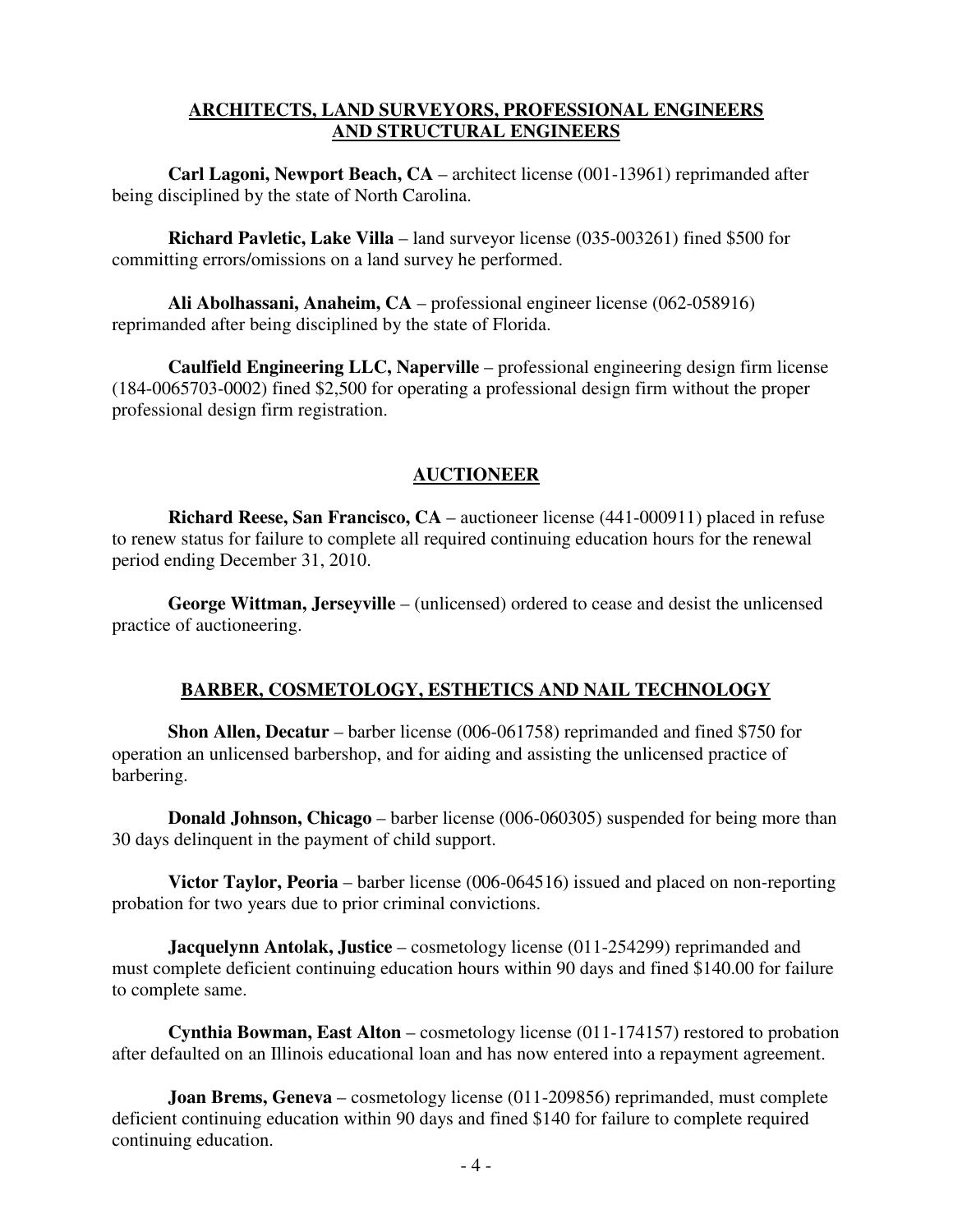**Deborah Donald, Chicago** – cosmetology license (011-256424) restored to probation after defaulted on an Illinois educational loan and has now entered into a repayment agreement.

**Julie Eckhoff, Orland Park** – cosmetology license (011-276134) reprimanded, must complete deficient continuing education within 90 days and fined \$140 for failure to complete required continuing education.

**Karen Ham-Gordon, Lake Villa** – cosmetology license (011-242892) reprimanded, must complete deficient continuing education within 90 days and fined \$140 for failure to complete required continuing education.

**Melissa Kestler, Downers Grove** – cosmetology license (011-262529) reprimanded and must complete deficient continuing education hours and fined \$140 for failure to complete required continuing education.

**Tracy Lopez, East Moline** – cosmetology license (011-265638) reprimanded and must complete deficient continuing education hours and fined \$140 for failure to complete required continuing education.

**Jamie Manley, Washington** – cosmetology license (011-282073) reprimanded and must complete deficient continuing education hours and fined \$140 for failure to complete required continuing education.

**Phuong Nguyen, St. Louis, MO** – cosmetology license (011-278924) reprimanded and must complete deficient continuing education hours and fined \$140 for failure to complete required continuing education.

**Deandra Norman, Washington** – cosmetology license (011-251503) reprimanded, must complete deficient continuing education within 90 days and fined \$140 for failure to complete required continuing education.

**Emily Rogan, Mundelein** – cosmetology license (011-275800) restored to indefinite probation after defaulted on an Illinois educational loan and has now entered into a repayment agreement.

**Carrie Sacco, Springfield** – cosmetology license (011-241937) reprimanded and must complete deficient continuing education hours and fined \$40 for failure to complete required continuing education.

**Sarah Sisney, Christopher** – cosmetology license (011-278385) reprimanded and must complete deficient continuing education hours and fined \$70 for failure to complete required continuing education.

**Fadia Sweis, Oak Lawn** – cosmetology license (011-262836) reprimanded and must complete deficient continuing education hours and fined \$140 for failure to complete required continuing education.

**Brittany Thomas, Peoria** – cosmetology license (011-273983) defaulted on an Illinois educational loan and has now entered into a repayment agreement.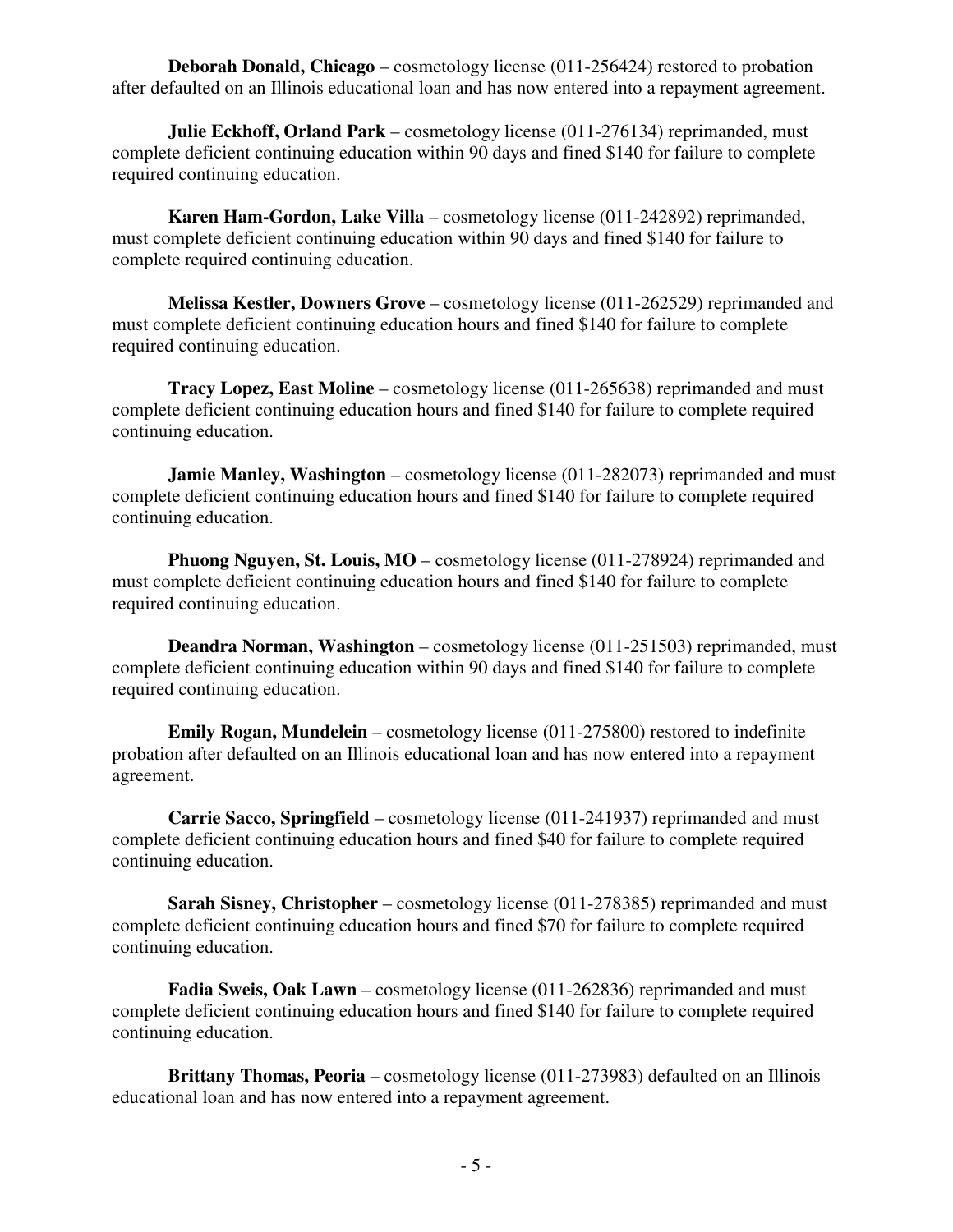**Yeni Torres, Joliet** – cosmetology license (011-268974) reprimanded, must complete deficient continuing education within 90 days and fined \$140 for failure to complete required continuing education.

**Be Thi Van, Bourbonnais** – cosmetology license (011-284060) reprimanded, must complete deficient continuing education within 90 days and fined \$140 for failure to complete required continuing education.

**Seon Williams, Champaign** – cosmetology license (011-252298) restored with reprimand and fined \$5,500 for practicing while his license was refused renewal and allowing unlicensed persons to practice in his unlicensed barbershop, effective upon payment of fees and filing of forms.

**Annetta Wright, Dolton** – cosmetology license (011-275800) restored to probation after defaulted on an Illinois educational loan and has now entered into a repayment agreement.

**Nails 4 Yoo, Inc., Antioch** – salon license (189-app335067) to be issued on probation for one year and fined \$500 for operating without a license and unsanitary conditions; unprofessional conduct.

## **COLLECTION AGENCY**

**Amos Financial LLC, Highland Park** – collection agency license (017-021796) issued with reprimand and fined \$1,000 for operating for a short time prior to applying for licensure.

#### **DENTAL**

**Alberto Nunez, Chicago** – (unlicensed) ordered to cease and desist the unlicensed practice of dentistry and assessed a \$10,000 civil penalty for engaging in the unlicensed practice of dentistry.

**Smile Bright Dental Corp., Oak Brook** – (unlicensed) ordered to cease and desist from engaging dentists to perform dental services for the public, operating a dental van, or operating other dental services operations that require dental licensure.

#### **DETECTIVE, ALARM, SECURITY, FINGERPRINT VENDOR AND LOCKSMITH**

**Sammie Parr, Chicago** – private security contractor license (119-001269) suspended for being more than 30 days delinquent in the payment of child support.

The following individuals' permanent employee registration cards were suspended for being more than 30 days delinquent in the payment of child support: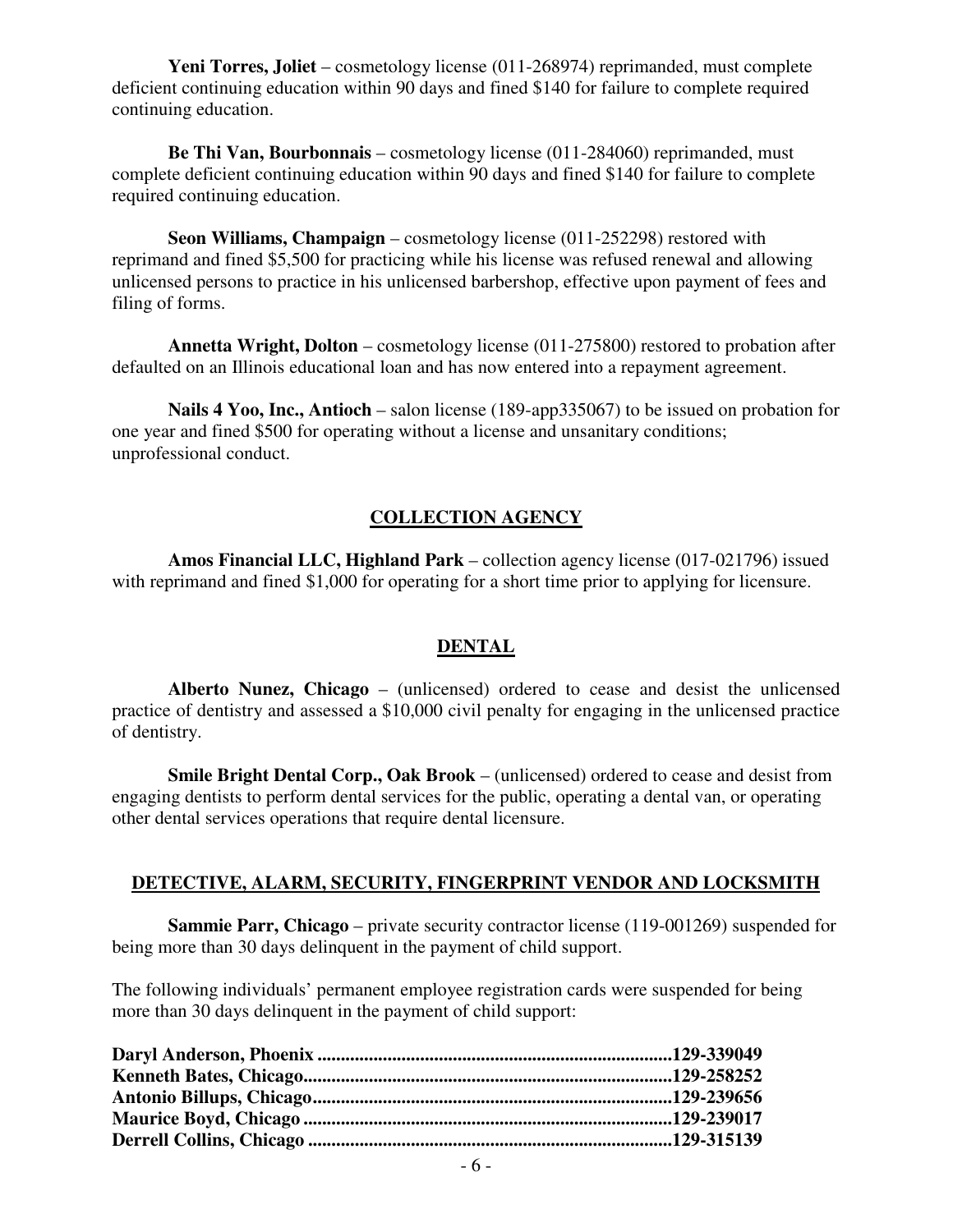**Robert Anchondo, Aurora** – permanent employee registration card (129-007041) reprimanded for failure to report arrest and conviction for domestic battery.

**Rashad Clarke, Joliet** – permanent employee registration card (129-336134) placed in refuse to renew status due to felony conviction for possession of controlled substances and failure to report conviction

**Lovell Gray, Chicago** – permanent employee registration card (129-129-371475) issued and placed on probation for two years due to criminal convictions.

**Sunsurae Green, Chicago** – permanent employee registration card (129-353223) indefinitely suspended for a minimum of one year due to a violation of probation; received a felony conviction for aggravated battery of a police officer while on probation.

**Christopher Johnson, Aurora** – permanent employee registration card (129-138978) renewed on probation for one year effective upon payment of fees and filing of forms.

**Lawrence Jordan, Chicago** – permanent employee registration card (129-370799) issued and placed on probation for one year due to criminal conviction.

**George McCormick, Harvey** – permanent employee registration card (129-370801) issued and placed on probation for one year due to criminal conviction.

**Eric Mendenhall, Edwardsville** – permanent employee registration card (129-302080) restored to non-reporting probation for one year for previously being convicted of domestic battery.

**Shimon Mery, Chicago** – permanent employee registration card (129-310795) placed on probation for one year and fined \$5,000 for charging a consumer an excessive price, aiding and assisting unlicensed practice by an unlicensed locksmith company whom respondent worked for, claiming to be a locksmith when he did not have a locksmith license, and threatening the consumer that he would call the police when she refused to pay an excessive amount, charge her \$175.00 per hour that he had to wait for payment, until she paid that amount.

**Jermaine Nixon, Chicago** – permanent employee registration card (129-370802) issued and placed on probation for one year due to criminal conviction.

**Cordell Reed, Chicago** – permanent employee registration card (129-371476) issued and placed on probation for one year due to criminal convictions.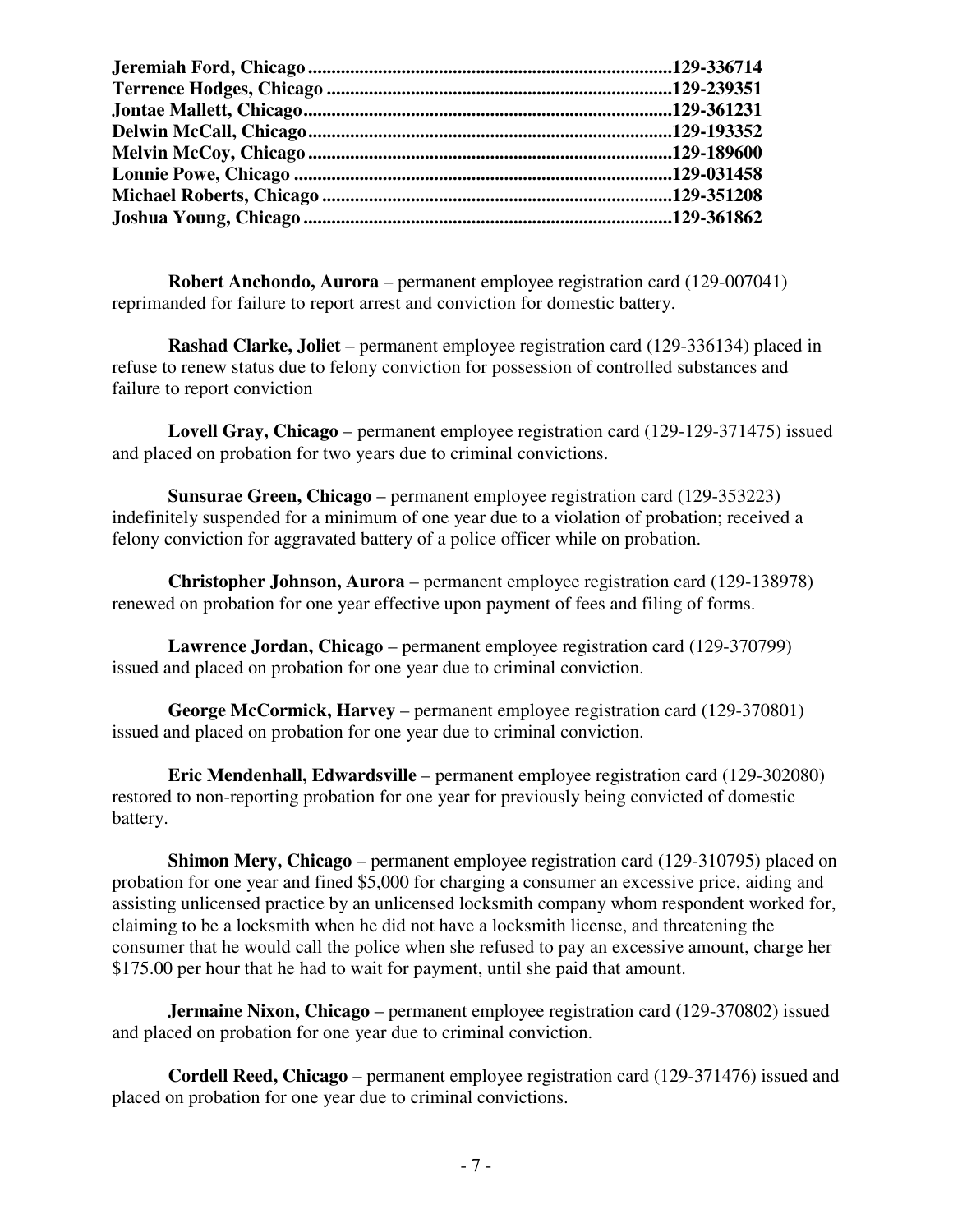#### **FUNERAL DIRECTORS & EMBALMERS**

**Spencer Leak, Chicago** – funeral director license (031-007489) placed on probation for 90 days and fined \$15,000 and must complete additional continuing education due to funeral home employees under licensee's direction, failing to timely process Medical Certificates of Death.

**Michael Leavy, Maywood** – funeral director and embalmer license (034-015336) suspended for 30 days, followed by indefinite probation for a minimum of six months and fined \$5,000 for failure to file a death certificate in a timely manner and to complete continuing education as required.

**John Watson, Galesburg** – funeral director and embalmer license (034-011677) reprimanded and fined \$1,600 for failure to complete required continuing education.

**Margo White, Chicago** – funeral director and embalmer license (034-011950) reprimanded and must complete deficient continuing education hours and fined \$1,600 for failure to complete required continuing education.

**Justin Willis, Cunningham, KY** – funeral director and embalmer license (034-015903) reprimanded and must complete deficient continuing education hours and fined \$1,250 for failure to complete required continuing education.

## **HOME MEDICAL EQUIPMENT AND SERVICE**

**Quality Assured Services, Inc., Orlando, FL** – home medical equipment and services provider license (203-000257) restored with reprimand due to a disciplinary fine from the state of Florida.

## **MEDICAL**

**Gonzalo Albornoz, Evanston** – physician and surgeon license (036-094312) placed in refuse to renew status after being disciplined by the state of Maryland.

**Angelo Alexander, Racine, WI** – physician and surgeon license (036-031395) placed in refuse to renew status after being disciplined by the state of Wisconsin.

**Johnspencer Archinihu, Belleville** – physician and surgeon license (036-088222) placed in refuse to renew status after being disciplined by the state of Florida.

**Paul Arnold, Mascoutah** – physician and surgeon license (036-063574) placed in refuse to renew status after being disciplined by the state of Florida.

**Paul Awa, Oldsmar, FL** – physician and surgeon license (036-071027) placed in refuse to renew status after being disciplined by the state of Florida.

**Arturo Bonnin, Centerville, OH** – physician and surgeon license (036-078366) placed on indefinite probation to run concurrently with Ohio probation after being disciplined by the state of Ohio.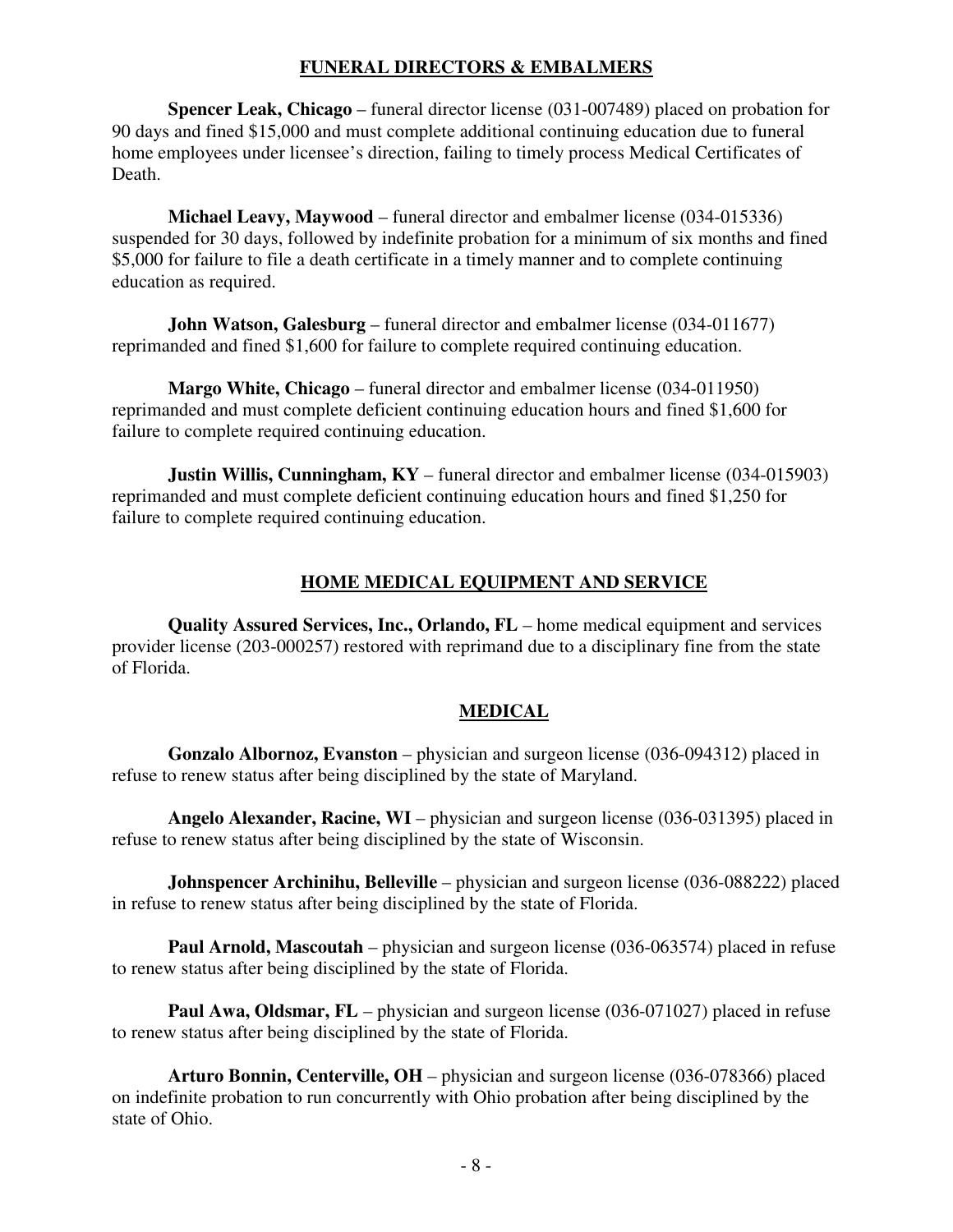**Stephen Bossenberry, Vicksburg, MS** – physician and surgeon license (036-088151) placed in refuse to renew status after being disciplined by the state of Michigan.

**Stephanie Boyer, Milwaukee, WI** – physician and surgeon license (036-105892) placed in refuse to renew status after being disciplined by the state of Wisconsin.

**Jogendra Chhabra, Marion** – physician and surgeon license (036-112433) and controlled substance license (336-073321) temporarily suspended for engaging in sexually inappropriate conduct with multiple patients of his practice.

**Renee Cook, Springfield** – physician and surgeon license (036-116649) temporarily suspended for breaching established physician-patient boundaries and inability to practice medicine with requisite judgment, skill and/or safety.

**Michael Darmadi, Vandalia** – physician and surgeon license (036-097600) suspended for 30 days, followed by being placed on indefinite probation for three years and fined \$30,000 after he lost his Medicare and Medicaid privileges.

**Paul Dlugie, Palm Desert, CA** – physician and surgeon license (036-040561) placed in refuse to renew status after being disciplined by the state of Arizona.

**Mark Dresner, Orlando, FL** – physician and surgeon license (036-078943) placed in refuse to renew status after being disciplined by the state of Florida.

**Thomas Fisher, Iowa City, IA** – physician and surgeon license (036-071455) placed in refuse to renew status after being disciplined by the state of Colorado.

**Jordan Fleishhacker, Gallup, NM** – physician and surgeon license (036-112695) placed in refuse to renew status after being disciplined by the state of Massachusetts.

**Byron Glenn, Cape Girardeau, MO** – physician and surgeon license (036-079029) placed in refuse to renew status for pleading guilty to passing a fictitious instrument with intent to defraud.

**Roger Gutner, Chicago** – physician and surgeon license (036-052072) placed in refuse to renew status after being disciplined by the state of New Hampshire.

**Michael Haben, Rochester, NY** – physician and surgeon license (036-110513) placed in refuse to renew status after being disciplined by the state of New York.

**Jopinda Harika, Monroeville, PA** – physician and surgeon license (036-118086) placed in refuse to renew status after being disciplined by the state of Pennsylvania.

**Vincent Hill, Chicago** – physician and surgeon license (036-055734) placed in refuse to renew status after being disciplined by the District of Columbia.

**Steven Holper, Las Vegas, NV** – physician and surgeon license (036-069854) placed in refuse to renew status after being disciplined by the state of Nevada.

**Mahadevappa Hunasikatti, White Plains, MD** – physician and surgeon license (036- 097081) placed in refuse to renew status after being disciplined by the state of Virginia.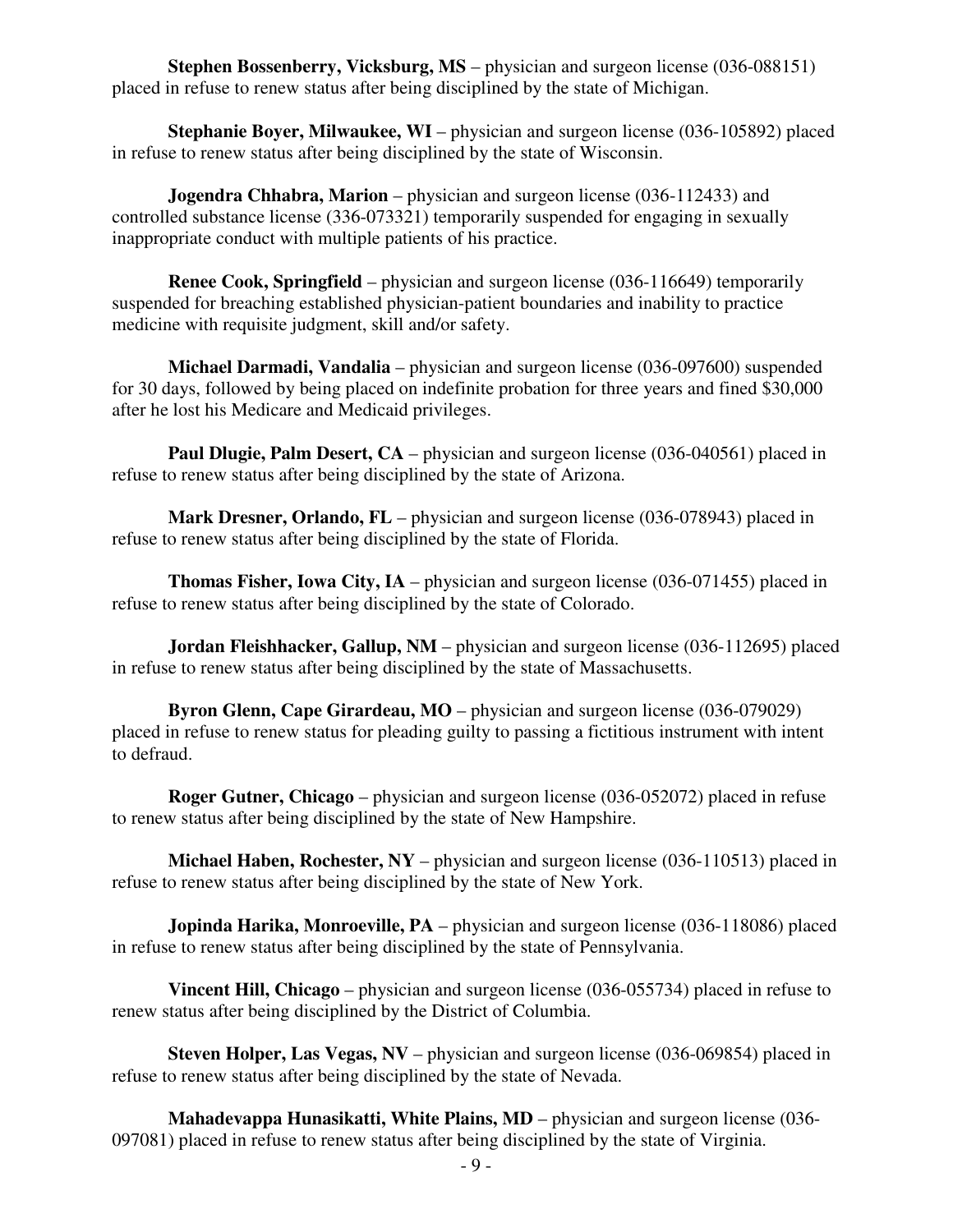**Behrouz Jamnani, Benton** – physician and surgeon license (036-098869) placed in refuse to renew status after being disciplined by the state of California.

**Cholet Josue, Chicago** – physician and surgeon license (036-119821) placed in refuse to renew status after being disciplined by the state of Maryland.

**Ravikumar Kanneganti, Beaumont, TX** – physician and surgeon license (036-074870) placed in refuse to renew status after being disciplined by the state of Texas.

**Erik Kraenzler, Hinsdale** – physician and surgeon license (036-071538) placed in refuse to renew status after being disciplined by the state of Ohio.

**John Legowik, Jacksonville, FL** – physician and surgeon license (036-040044) placed in refuse to renew status after being disciplined by the state of Florida.

**Alllan Levy, Chicago** – physician and surgeon license (036-060047) placed in refuse to renew status after being disciplined by the state of Maryland.

**Lyle Lundblad, Minneapolis, MN** – physician and surgeon license (036-074748) placed in refuse to renew status after being disciplined by the state of Minnesota.

**Laurel Mark, Madison, WI** – physician and surgeon license (036-063795) placed in refuse to renew status after being disciplined by the state of Wisconsin.

**Timothy Maves, Bettendorf, IA** – physician and surgeon license (036-134129) issued with reprimand after being disciplined by the State of Iowa Board of Medicine.

**Heath Meyer, Peoria** – physician and surgeon license (036-106318) placed in refuse to renew status after being disciplined by the state of Wisconsin.

**Sidney Moragne, Jackson, TN** – physician and surgeon license (036-079472) placed in refuse to renew status after being disciplined by the state of Tennessee.

**Robert Olson, Culbertson, MT** – physician and surgeon license (036-105999) placed in refuse to renew status after being disciplined by the state of Missouri.

**Susan Payberah, Peoria** – physician and surgeon license (036-089127) reprimanded after being disciplined by the state of Texas.

**Kripakaran Puvalai, Springfield** – physician and surgeon license (036-101603) temporarily suspended for engaging in sexually inappropriate conduct with multiple patients of his practice.

**Mohammad Qazi, Orlando, FL** – physician and surgeon license (036-048051) placed in refuse to renew status after being disciplined by the state of Florida.

**Hubert Rodriguez, Birmingham, AL** – physician and surgeon license (036-124808) placed in refuse to renew status after being disciplined by the state of Oregon.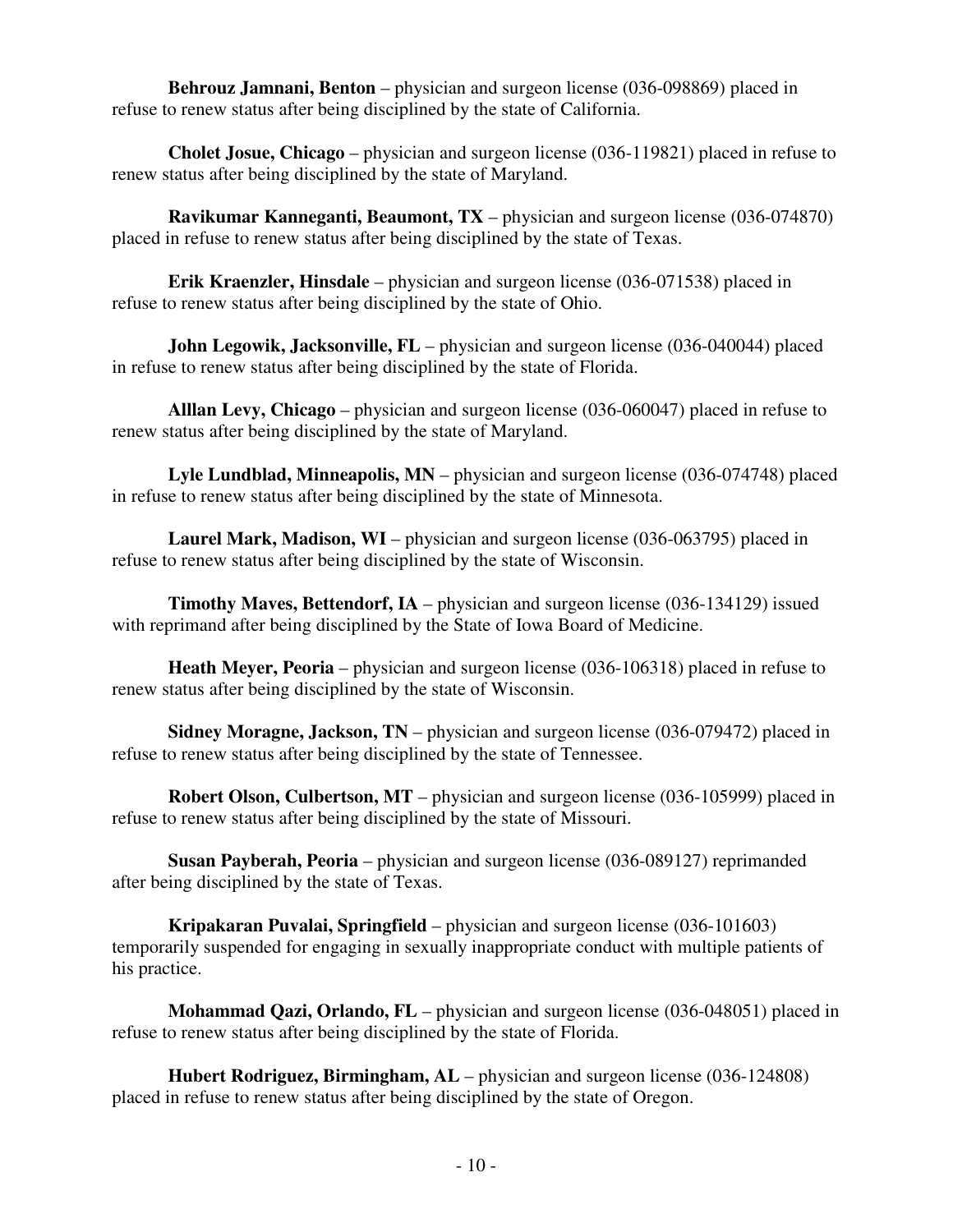**Hisham Sadek, Orland Park** – physician and surgeon license (036-087679) placed on indefinite probation for a minimum of four years and fined \$50,000 for submitting inaccurate reports to the Department.

**Murray Scheinman, Chicago** – physician and surgeon license (036-061372) reprimanded, must complete continuing education, and fined \$35,000 based on his failure to personally evaluate a patient who sustained a burn while in the nursing home.

**Laurence Segil, Highland Park** – physician and surgeon license (036-060524) and controlled substance license (336-025088) automatically and indefinitely suspended for a minimum of six months for failure to comply with the terms and conditions of an agreement with the Department.

**Denice Smith, Clinton, IA** – physician and surgeon license (036-119205) placed on indefinite probation for a minimum of one year and fined \$5,000 based on her surrender of her DEA registration for cause for prescribing controlled substances to several patients of her practice.

**Joseph Stock, Chicago** – physician and surgeon license (036-106198) placed on indefinite probation for a minimum of one year and fined \$5,000 and controlled substance license (336-066805) suspended for 30 days for prescribing controlled substances to two individuals without an established doctor-patient relationship.

**Thomas Sturdavant, Chicago** – physician and surgeon license (036-101742) placed in refuse to renew status after being disciplined by the state of Mississippi.

**Robert Tobin, St. Joseph, MO** – physician and surgeon license (036-088637) placed in refuse to renew status after being disciplined by the state of Missouri.

**Leonard Van Gelder, Ionia, MI** – physician and surgeon license (036-063743) placed in refuse to renew status after being disciplined by the state of Michigan.

**John Weaver, Arlington Heights** – physician and surgeon license (036-064613) placed in refuse to renew status after being disciplined by the states of Missouri and New York.

**Mark Weinberger, Chicago** – physician and surgeon license (036-090547) revoked and fined \$10,000 due to a plea of guilty to 22 counts of health care fraud.

**Donald Yakel, Springfield** – physician and surgeon license (036-092557) automatically, indefinitely suspended for a minimum of 12 months for his failure to comply with the terms and conditions of his Department's Probation.

**Khalid Zafar, Morton Grove** – physician and surgeon license (036-083898) placed in refuse to renew status after being disciplined by the state of Michigan.

**Mohammed Rashed, Chicago** – professional engineer license (061-027736) ordered to cease and desist the unlicensed practice of medicine resulting in a criminal conviction for Medicare Fraud and assessed a \$10,000 civil penalty.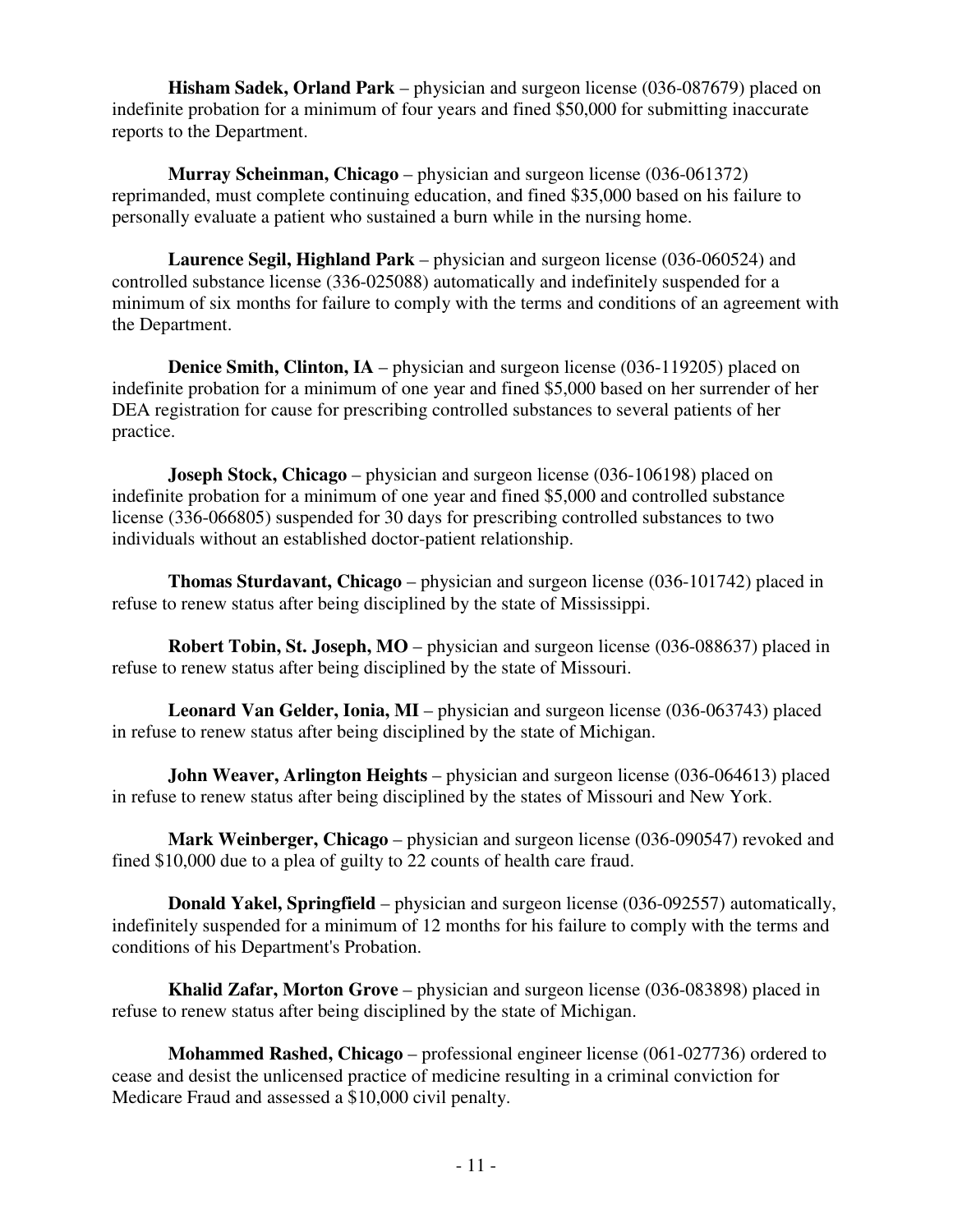**Monica Alexander, Chicago** – (unlicensed) ordered to cease and desist the unlicensed practice of medicine and assessed a \$10,000 civil penalty.

**Nu U Med Spa, Chicago** – (unlicensed) ordered to cease and desist unlicensed practice of medicine, including but not limited to laser hair removal and assessed a \$10,000 civil penalty.

## **NURSING**

**Keeley Allen, Chicago** – registered nurse license (041-347239) placed on indefinite probation with work restrictions for a minimum of three years based on diversion and impairment.

**Karyn Allen, Galesburg** – registered nurse license (041-336604) placed in refuse to renew status due to pleading guilty to Unlawful Possession of a Controlled Substance.

**Barbara Anderson, Davenport, IA** – registered nurse license (041-210660) reprimanded after being disciplined by the state of Iowa.

**Paulette Bell, Urbana** – registered nurse license (041-287420) and licensed practical nurse license (043-069453) indefinitely suspended for a minimum of 30 days as a result of two sister state disciplines related to unprofessional conduct.

**Debra Borg, Aurora** – registered nurse license (041-356862) permanently revoked due to conviction of aggravated battery, which is a forcible felony.

**Keri Casey, Dongola** – registered nurse license (041-343931) placed in refuse to renew status due to pleading guilty to Unlawful Possession of a Controlled Substance, a Class 4 Felony.

**Kathleen Herrington, Belleville** – registered nurse license (041-307334) placed on indefinite probation with work restrictions for a minimum of three years for diversion of a controlled substance and testing positive for Dilaudid.

**Thomas Kendall, Warsaw** – registered nurse license (041-297139) placed on nonreporting probation for one year after being disciplined by the state of Iowa.

**John Lohr, Oak Forest** – registered nurse license (041-333225) restored to indefinite probation for a minimum of one year and effective upon payment of fees and filing of forms.

**Renee Ludeman-Hurstik, Joliet** – registered nurse license (041-361182) reprimanded for calling in unauthorized refills.

**Christine Maloney, O'Fallon** – registered nurse license (041-285659) restored to probation for one year and effective upon payment of fees and filing of forms.

**Jane Morthland, Decatur** – registered nurse license (041-260960) revoked for a violation of probation.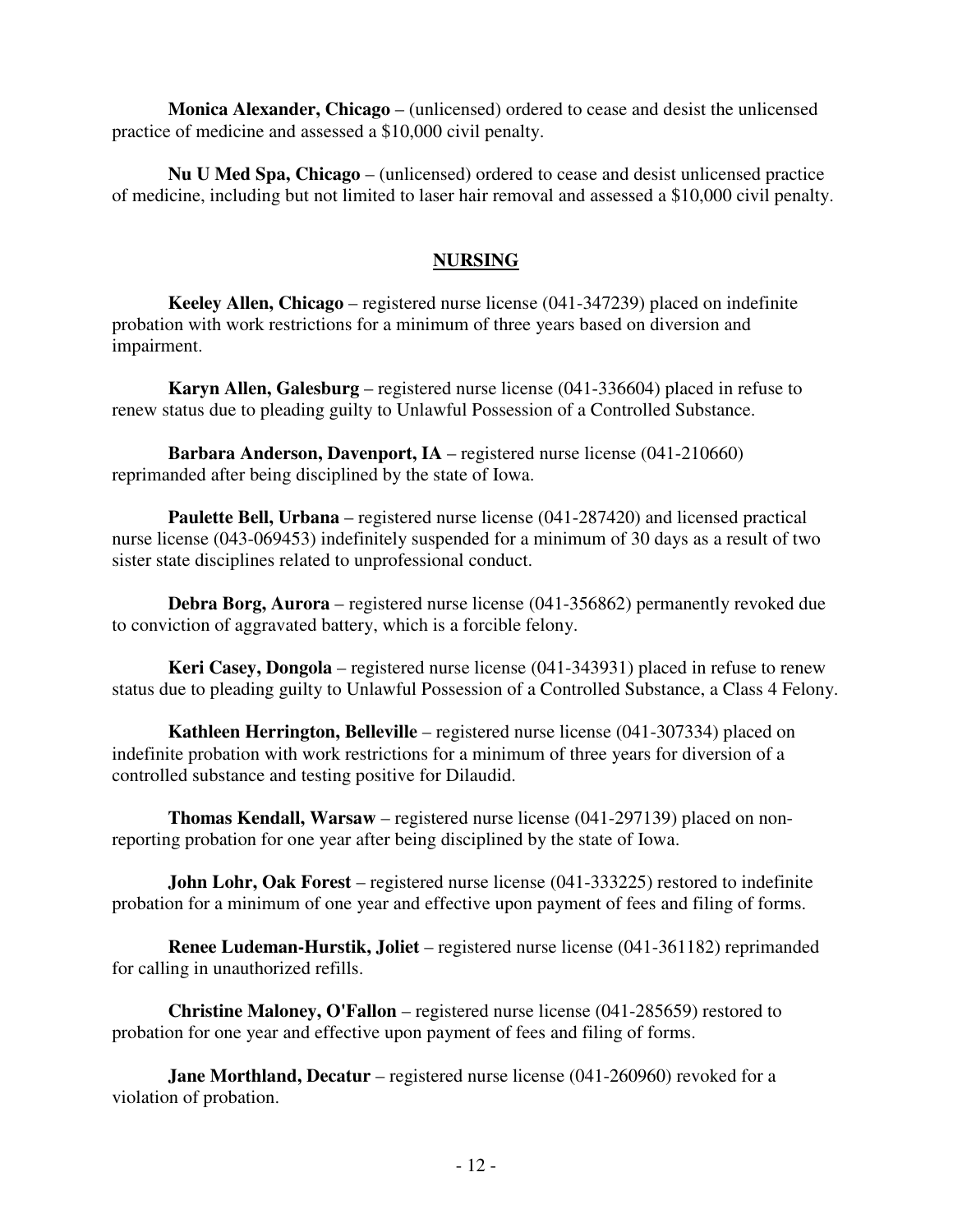**Heather Mucci-Hepp, Pingree Grove** – registered nurse license (041-305238) restored to indefinite probation with work restrictions for a minimum of three years and effective upon payment of fees and filing of forms.

**Deborah Slay, Granite City** – registered nurse license (041-233346) renewed with reprimand effective upon payment of fees, filing of forms and completion of continuing education.

**Joann Storer, Denver, CO** – registered nurse license (041-363552) placed in refuse to renew status after being disciplined in the states of Alaska and Washington.

**Shirley Thompson, Chicago** – registered nurse license (041-226887) restored to indefinite probation for a minimum of one year and effective upon payment of fees and filing of forms.

**Catherine Vollmer, Springfield** – registered nurse license (041-348953) placed on indefinite probation with work restrictions for a minimum of three years for diversion of a controlled substance and testing positive for marijuana.

**Timothy Wilson, Lima** – registered nurse license (041-415680) issued with reprimand due to having a DUI conviction in 2003 and 2005.

**Harry Yoder, Fairview Heights** – registered nurse license (041-390079) permanently revoked due to conviction of unlawful restraint, which is a forcible felony.

**Karen Boyd, Elizabethtown** – licensed practical nurse license (043-061980) reprimanded because she engaged in unprofessional conduct while employed at Shawnee Correctional Center when she gave photos of herself to an inmate.

**Kimberly Brown, Fairview Heights** – licensed practical nurse license (043-079543) restored to indefinite probation for a minimum of three years and effective upon payment of fees and filing of forms.

**Shawna Hall, Norris City** – licensed practical nurse license (043-076401) revoked after being disciplined by the state of Indiana and failure to report same.

**Mary Schaeffer, Waterloo** – licensed practical nurse license (043-061340) placed on indefinite probation with work restrictions for a minimum of three years for diversion of a controlled substance.

**Dale Uhr, Kenosha, WI** – licensed practical nurse license (043-083640) indefinitely suspended for a minimum of one year for unprofessional conduct and impairment.

#### **OCCUPATIONAL THERAPY**

**Carol Gant, Oak Park** – occupational therapy license (056-002703) placed in refuse to renew status after being disciplined by the state of Michigan.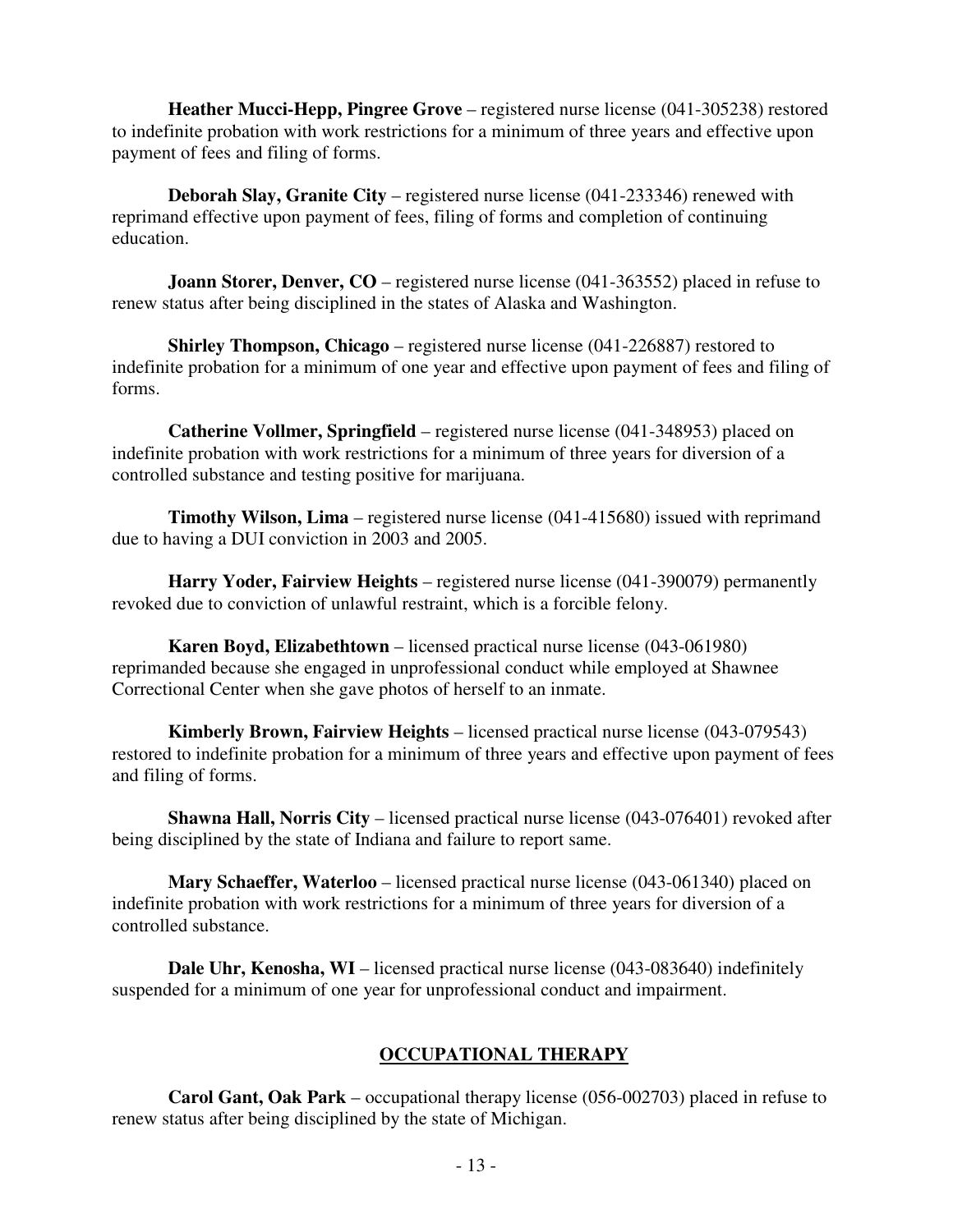#### **OPTOMETRY**

**Coles Food & Dollar, Chicago** – (unlicensed) ordered to cease and desist the unlicensed practice of optometry, by selling and/or advertising contact lenses for sale and assessed a \$5,000 civil penalty.

#### **PHARMACY**

**Jenae Dodd, Terre Haute, IN** – pharmacy technician license (049-198563) placed in refuse to renew status for pleading guilty to felony retail theft after diverting controlled substances, non-prescription substances, and United States currency from her former employer.

**Doretta Fitzpatrick, Norridge** – pharmacy technician license (049-091714) placed in refuse to renew status due to unprofessional conduct related to diverting a controlled substance from an Osco pharmacy's controlled substance inventory for the purpose of self medication.

**Melany Laird, DeKalb** – pharmacy technician license (049-170296) placed in a refuse to renew status due to being found guilty of Unlawful Possession of a Controlled Substance, a Class 4 Felony, after admitting to diverting a large volume of controlled substances from her former employer.

**Christina Pallack, Normal** – pharmacy technician license (049-203939) revoked after the Department received information that she was terminated from her employment for theft.

**Robert Blanford, Frisco, TX** – pharmacist license (051-290940) placed in refuse to renew status after being disciplined by the state of Texas.

#### **PODIATRY**

**Ronald Kessler, Chicago** – podiatrist license (016-003377) fined \$500 for failure to report a 1994 adverse action taken by the Massachusetts Board of Registration in Podiatry.

#### **PROFESSIONAL BOXING**

**Chris Grays, Grand Rapids, MI** – boxing license (002-1667550003) restored to nonreporting probation for two years.

**Andrew Madigan, Darien, CT** – martial arts/kickboxing promoter license (002- 1679090020) fined \$5,000 for failing to provide the Department with several pre-bout documents within the mandatory deadlines for an October 12, 2013 kickboxing event.

#### **PROFESSIONAL COUNSELORS**

**Lisa Temkin, Highland Park** – licensed professional counselor license (178-004602) placed in refuse to renew status after an audit determined that the necessary continuing education hours were not completed.

- 14 -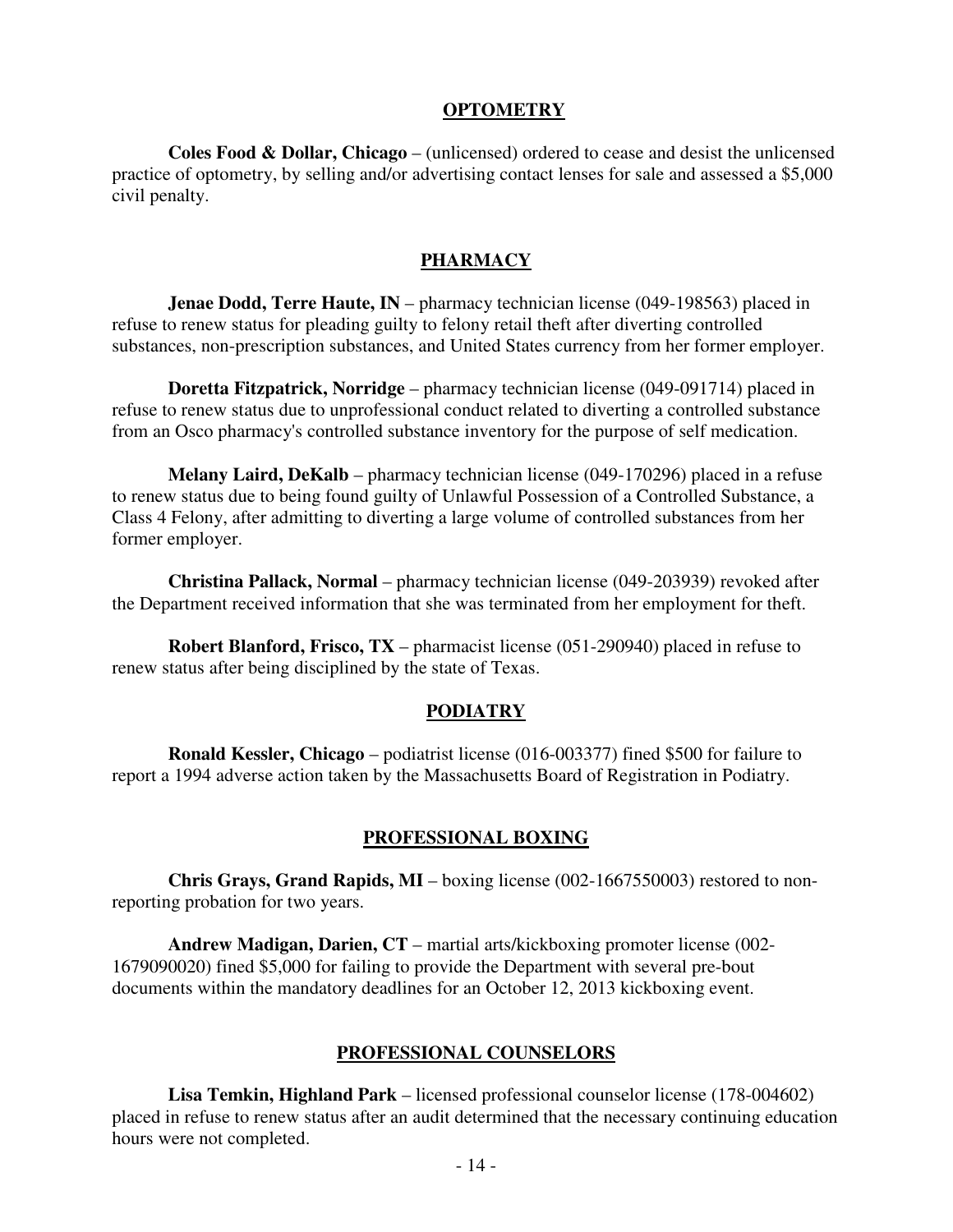#### **REAL ESTATE**

**Ruben Acevedo, Cary** – real estate managing broker license (471-006459) reprimanded and fined \$500 for practicing real estate while Respondent's sponsoring firm license was not renewed.

**Justin Elliott, Chicago** – real estate managing broker license (471-014525) reprimanded and fined \$5,000 for aiding the unlicensed practice of real estate and failing to ensure the employees under his authority maintained appropriate licensure while employed and **Apartment Finders Inc., Lisle** - real estate broker corporation license (478-010406) reprimanded and fined \$5,000 for aiding the unlicensed practice of real estate and failing to ensure the employees of the corporation maintained appropriate licensure while employed.

**Sylvia Martinez-Johnson, Chicago** – real estate managing broker license (471-016944) automatically, indefinitely suspended for a minimum of three years for violating the terms of a consent order.

**Metrodata Commercial Real Estate, Burr Ridge** – real estate managing broker license (471-000913) revoked and fined \$25,000 after pleading guilty to mail fraud in United States District Court.

**Michael Solano, Lisle** – real estate managing broker license (471-001070) suspended for being more than 30 days delinquent in the payment of child support.

**Walter Elmore, Chicago** – real estate broker license (475-114959) and **Insured Homelife Realty LLC, Lombard** – real estate limited liability firm license (481-010907) both indefinitely suspended for a minimum of two years and each fined \$5,000 for their failure to remit escrow money and failure to cooperate with Department investigators.

**Marcel Murrell, Fairfax, VA** – real estate broker license (475-111252) revoked until such time as respondent pays back judgment to Real Estate Recovery Fund.

**Sharon Beyer, Loves Park** – (unlicensed) ordered to cease and desist the unlicensed practice of community association management.

**Sanjay Singh, Carol Stream** – (unlicensed) ordered to cease and desist unlicensed practice of community association management.

**Donovan Smith, Chicago** – (unlicensed) ordered to cease and desist the unlicensed practice of real estate brokerage, sales or leasing.

#### **ROOFING CONTRACTORS**

**Advance/Home Pro, Springfield** – roofing contractor license (104-006789) reprimanded and fined \$500 after failed to properly supervise project.